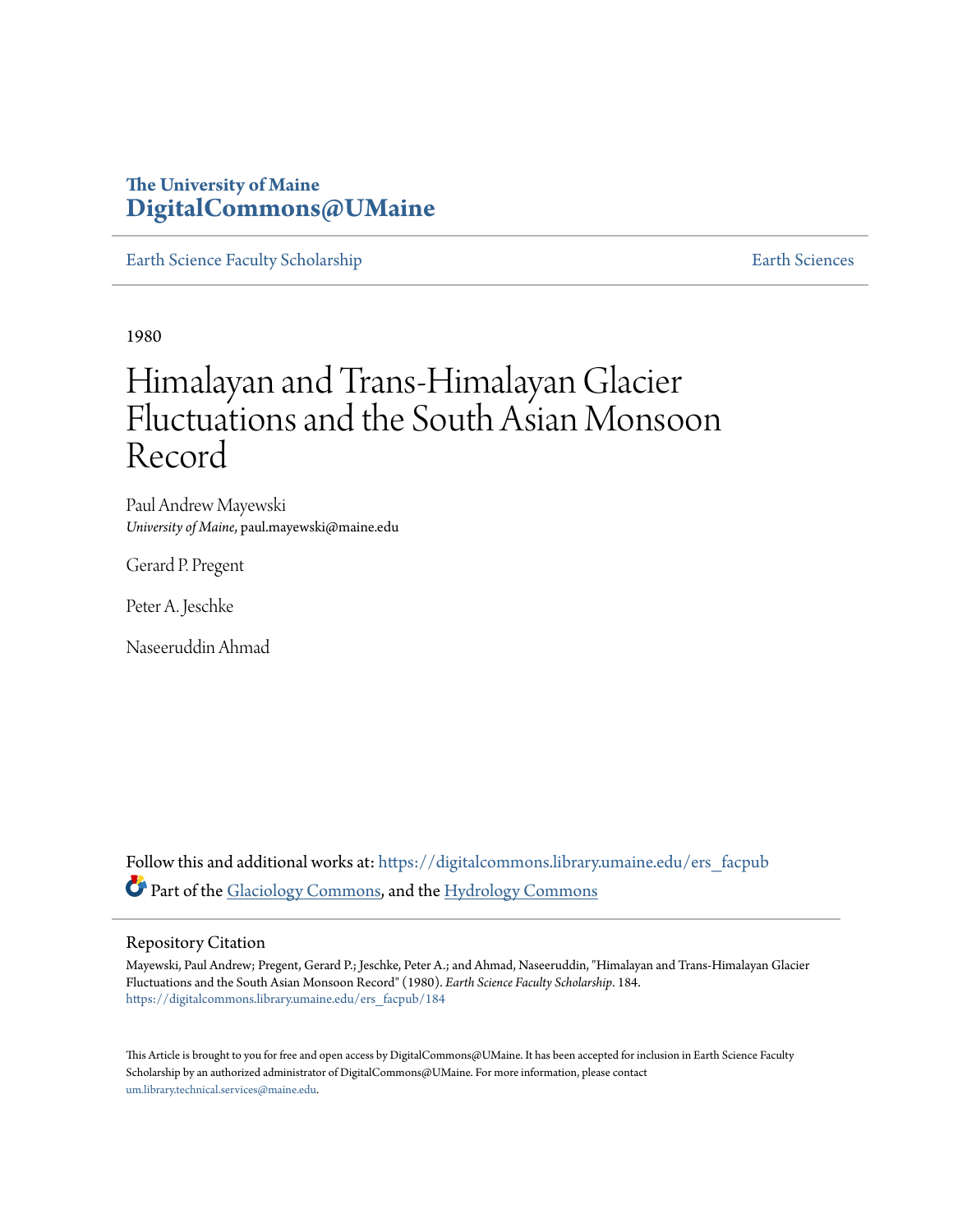## HIMALAYAN AND TRANS-HIMALAYAN GLACIER FLUCTUATIONS AND THE SOUTH ASIAN MONSOON RECORD

PAUL A. MAYEWSKI,\* GERARD P. PREGENT, † PETER A. JESCHKE,\* AND NASEERUDDIN AHMAD!

#### ABSTRACT

Termini fluctuations for glaciers in the Trans-Himalayas are examined for the period AD 1850 to 1960. This period can be characterized as one of general retreat. Differentiation by geographic subdivision, however, reveals that Himalayan glaciers (best exemplified in Lahaul-Spiti, Kolahoi, Nanga Parbat, and Garwhal) show consistent retreat throughout the period, while Trans-Himalayan glaciers (best exemplified on the north side of the Karakoram and in Batura Mustagh and Rakaposhi-Haramosh) deviate from this pattern by displaying a major period of advance from AD 1890 to 1910.

Although no apparent relationship exists between the magnitude of termini advances

and glacier lengths, termini retreat records are commonly characterized by short- to mediumlength glaciers  $(< 30 \text{ km})$ . Termini advances are, however, related to flow direction; advancing termini most commonly face east, southeast, northwest, and west. Glaciers characterized predominantly by retreat flow commonly, but not exclusively, east and southeast.

Advances of Trans-Himalayan glaciers during the period AD 1890 to 1910 are attributed to strengthened monsoon wind currents and to secular variations in Indian rainfall. Such changes in the general atmospheric circulation, implied by climatic data, produce subsequent increases of moisture influx to the Asian land mass.

#### INTRODUCTION

Advances in climate prediction depend on knowledge of historical climatic sequences ranging in scale from decades to millennia. Proxy data provided by pollen, sediments, tree rings, glaciers, etc., are used to construct these sequences when direct observations of the atmosphere are either spatially or temporally lacking. Links between the proxy data and the atmosphere generate the most confidence when there is an understanding of the physical relationship between the two.

The purpose of this paper is to examine and promote interest in possible links between glacial activity in the Himalayas and Trans-Himalayas and fluctuations in the southwest monsoon of India. The physical relationship between the monsoon and glaciers may be associated with flux of moisture and heat. Studies conducted in the Nepalese portion of the Himalayas (Fugii et aI., 1976; Ageta and Satow, 1978; Ikegami and Inone, 1978) support this contention. The period of record is AD 1850 to 1960.

The quality of available data sets and the uncertainties regarding response times of glaciers force a number of compromises relating to statistical procedures. First, advances and

P. A. MAYEWSKI ET AL. / 171

<sup>&</sup>quot;Department of Earth Sciences, University of New Hampshire, Durham, New Hampshire 03824.

tNew Hampshire State Climatologist, University of New Hampshire, Durham, New Hampshire 03824.

tDepartment of Geology, Aligarh Muslim University, Aligarh, India 202001.

<sup>0004-0851180/020171-12\$01.80</sup> 

<sup>©1980,</sup> Regents of the University of Colorado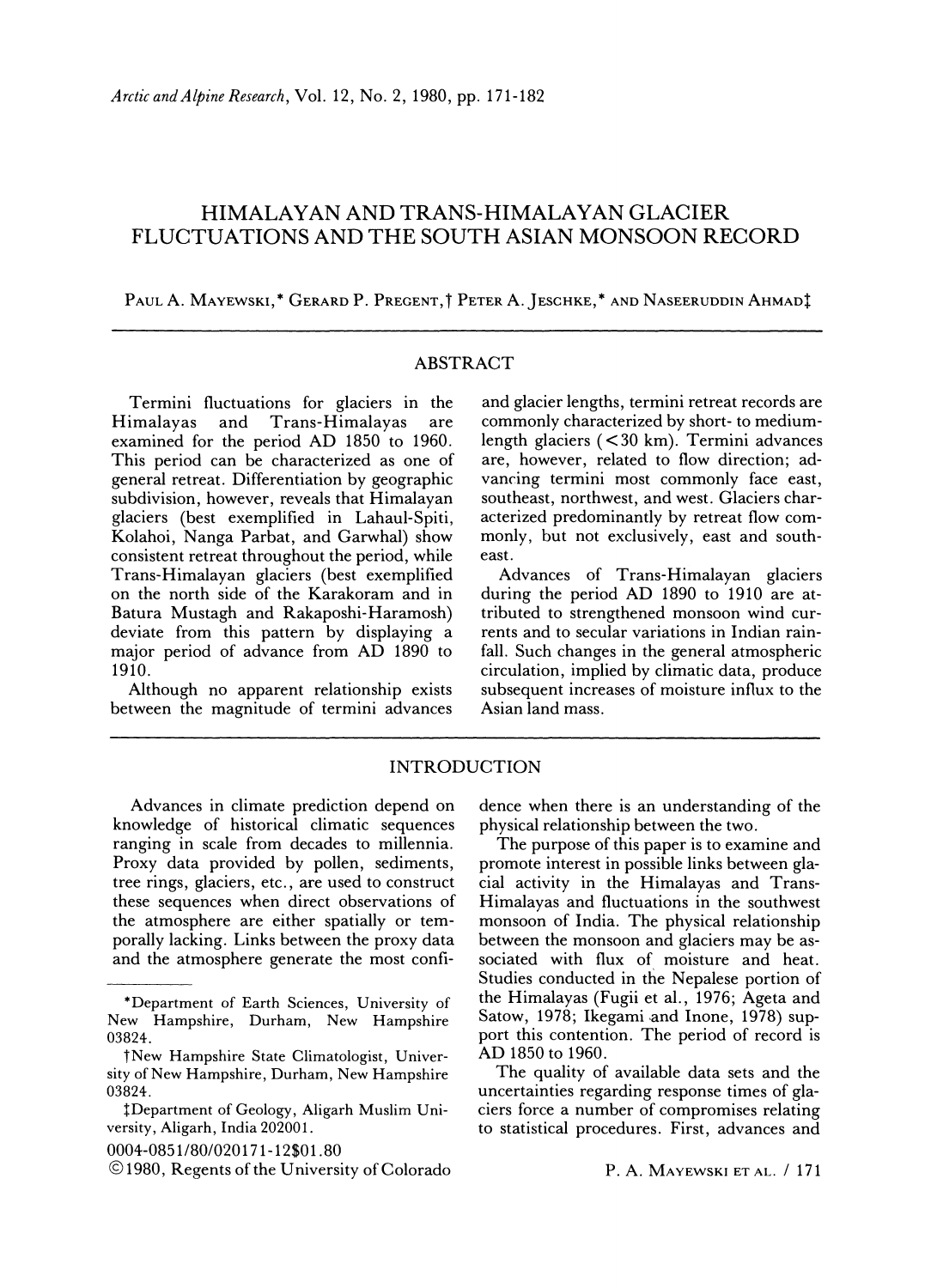retreats are defined only on the basis of snout positions; historical records do not allow a more refined approach. Second, it is assumed that monsoon disturbances, rather than extratropical disturbances, dominate the precipitation affecting the glaciers; the interaction between mid-latitude systems and the southwest monsoon deserves more attention than is pos-

THE SAMPLE POPULATION

Mayewski and Jeschke (1979) have summarized 112 fluctuation records, spanning the period AD 1850 to 1969, of glaciers in the Himalayas (Everest-Kanchenjunga, Garwhal, Lahaul-Spiti, Kolahoi, and Nanga Parbat) and in the Trans-Himalayas (north and south sides of the Karakoram, Rakaposhi-Haramosh, Batura Mustagh, and Khunjerab-Ghujerab). The data set analyzed in this paper is drawn from these glacier fluctuation records. The geographic distribution of the glaciers in the data set appears, by 10-yr periods, in Figure 1. It spans an area approximately  $1800 \times 270$  km measured northwest to south-

east and northeast to southwest, respectively, and covers parts of India, Pakistan, China, Nepal, and Bhutan.

The geographic distribution of the sample population is listed in Table 1. As is evident from Table 1 and Figure 1, the sample population is composed primarily of glaciers located to the west of Everest-Kanchenjunga. Subsequent discussion in this paper deals primarily with these western glaciers. Of this western grouping, northern glaciers, from both sides of the Karakoram, are best represented.

The range in length for the composite

| Himalayas            |        | Trans-Himalayas        |        |
|----------------------|--------|------------------------|--------|
| Area                 | Number | Area                   | Number |
| Everest-Kanchenjunga |        | Karakoram (south side) | 28     |
| Garwhal              | 18     | Rakaposhi-Haramosh     |        |
| Lahaul-Spiti         |        | Batura Mustagh         | 10     |
| Kolahoi              |        | Karakoram (north side) | 27     |
| Nanga Parbat         |        | Khunjerab-Ghujerab     |        |

TABLE 1 *Number* of *glacier observations by geographic location* 

| TABLE 2                                   |  |  |  |  |
|-------------------------------------------|--|--|--|--|
| Percent frequency distribution of glacier |  |  |  |  |
| length $(km)$ for the sample population   |  |  |  |  |

TABLE 3 *Percent frequency distribution* of *glacier flow directions, to the nearest* 45° , *for the composite sample population* 

| Percent | Glacier length (km) | Percent | <b>Glacier Flow Direction</b> |  |
|---------|---------------------|---------|-------------------------------|--|
| 40      | $0 - 10$            | 20      | North                         |  |
| 31      | $10-20$             | 10      | Northeast                     |  |
| 18      | 20-30               | 17      | East                          |  |
| 4       | $30-40$             | 11      | Southeast                     |  |
|         | $40 - 50$           | 14      | South                         |  |
| 3       | $50 - 60$           | 4       | Southwest                     |  |
|         | 60-70               | 12      | West                          |  |
|         | 70-80               | 12      | Northwest                     |  |

#### 172 / ARCTIC AND ALPINE RESEARCH

sible in this paper, but the importance is acknowledged (Rao, 1976). Third, a somewhat questionably homogeneous data set is compiled by merging small and discontinuous samples; although such treatment may conflict with statistical principles, definitive results are not possible regardless of the handling of the data.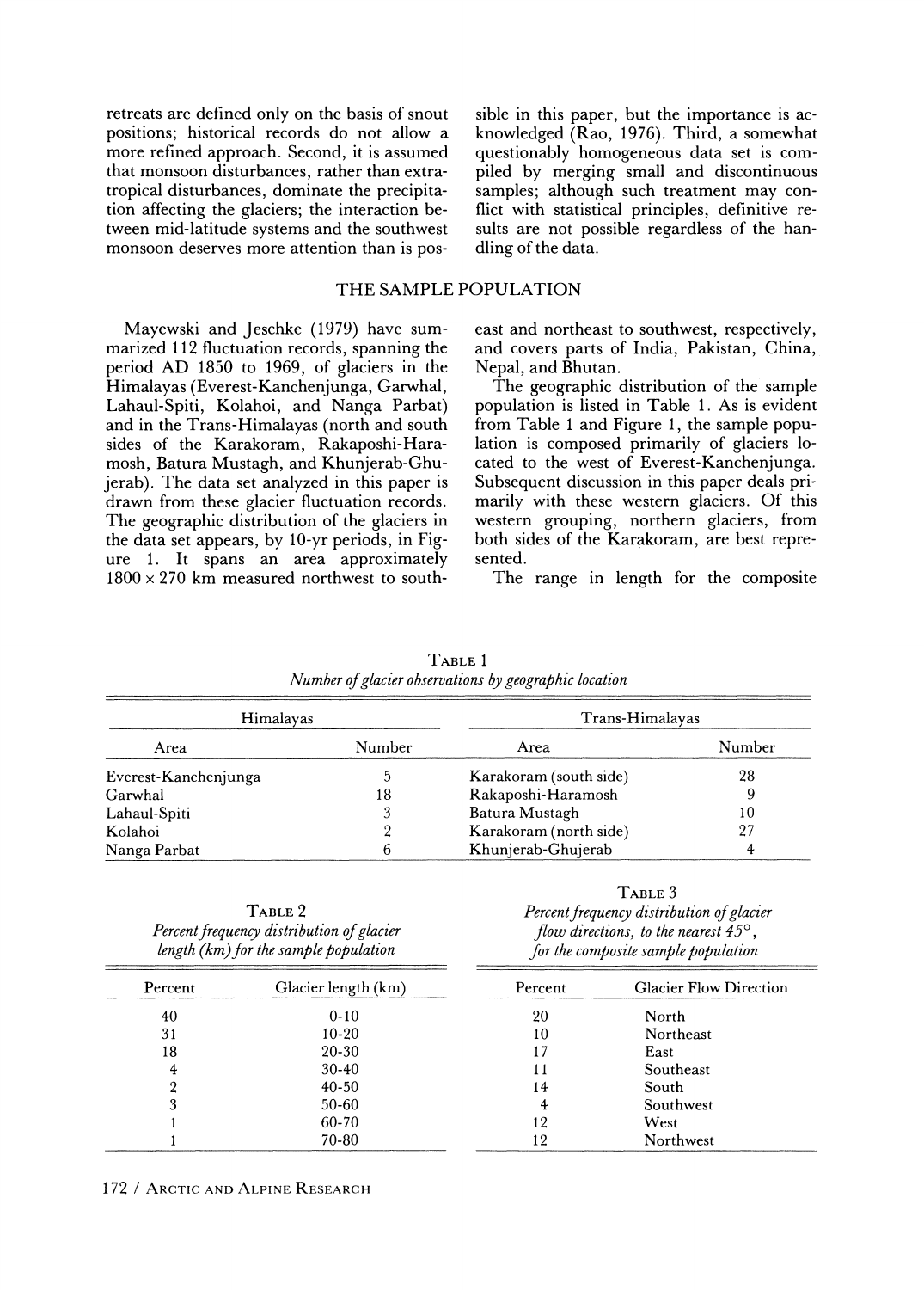sample population is 3 to 75 km. The percent frequency distribution of lengths appears in Table 2. From Table 2 it becomes apparent that the sample population deals primarily with glaciers less than 30 km long.

The percent frequency distribution of flow

directions (all glaciers), regardless of geographic location, appears in Table 3. The sample population included a fairly uniform assemblage of flow directions exclusive of the southwest.

#### SYNTHESES OF FLUCTUATION RECORDS

The 112 fluctuation records summarized by Mayewski and Jeschke (1979) and used in this study are divided into three types: advance, stillstand, and retreat as defined by the movement of glacier termini. Although we would have preferred to have used additional data concerning changes in glacier dimensions to define glacier regimes, the glaciological literature available from the Himalayas and Trans-Himalayas rarely includes such details. Final analyses of the relationship between glacier termini changes and regime will depend upon future field investigations. With the currently available data, the sample population can be analyzed by (1) forming a composite of glaciers, (2) regional geographic location, (3) local geographic location, (4) glacier length, and (5) glacier flow direction.

#### **COMPOSITE**

For the study period AD 1850 to 1960 the composite sample (Figure 2) is primarily characterized by termini in retreat. The only major departure from this sequence occurs during the period AD 1890 to 1910 when records of advancing termini form the primary regime.

#### REGIONAL GEOGRAPHIC LOCATION

For purposes of refining the composite record, the sample population is divided into two broad geographic groupings: Himalayan and Trans-Himalayan (Figure 2). Himalayan glaciers make up the southwestern grouping and Trans-Himalayan glaciers the northeastern grouping (Figure 1). The dividing line runs northwest-southeast between these ranges. This analysis is similar to that conducted by Mayewski and Jeschke (1979), except that the data used here excluded the interpolated data from their study. In general, Himalayan glaciers have been retreating throughout the period AD 1850 to 1960. Similarly, advance records play a secondary role appearing only during the period AD 1850 to 1910.

Trans-Himalayan glaciers display a more complicated fluctuation record. Retreat forms the primary component of this record during AD 1850 to 1860, AD 1880 to 1890, and AD 1910 to 1960. Stillstand records are available for the period AD 1890 to 1940. The most dramatic perturbation in the record comes during the period AD 1890 to 1910 when advances dominate. This major period of advance is followed by a gradual decline in the number of advancing termini. During this period of decline, the number of stillstand records increases moderately and is suggestive of the beginning of a transition back to a retreat regime. The peak in number of advance records noted during the period AD 1860 to 1870 is based upon only a limited number of observations. In fact, this period may be better characterized as transitional between advance and retreat as is the period AD 1870 to 1880.

#### LOCAL GEOGRAPHIC LOCATION

In stylized form, Figure 1 displays the type of glacier fluctuation record and magnitude of termini movement available from the data set. Areas containing glaciers with records of advance include north and south sides of the Karakoram, Rakaposhi-Haramosh, Batura Mustagh, Khunjerab-Ghujerab, Nanga Parbat, and Lahaul-Spiti. Advances are the dominant state of activity during the period AD 1890 to 1910 in areas such as the north side of the Karakoram (Mason, 1930; Mercer, 1975), Batura Mustagh, and Rakaposhi-Haramosh. Although advances, in general, do not dominate the periods prior to 1890 and following 1910, they do occur during the period AD 1850 to 1860 (north side of the Karakoram and to lesser degrees in areas such as south side of the Karakoram, Batura Mustagh, and Rakaposhi-Haramosh), during the period AD 1910 to 1940 (Khunjerab-Ghujerab, north side of the Karakoram, and Batura Mustagh), and during the period AD 1940 to 1960 (north side of the Karakoram).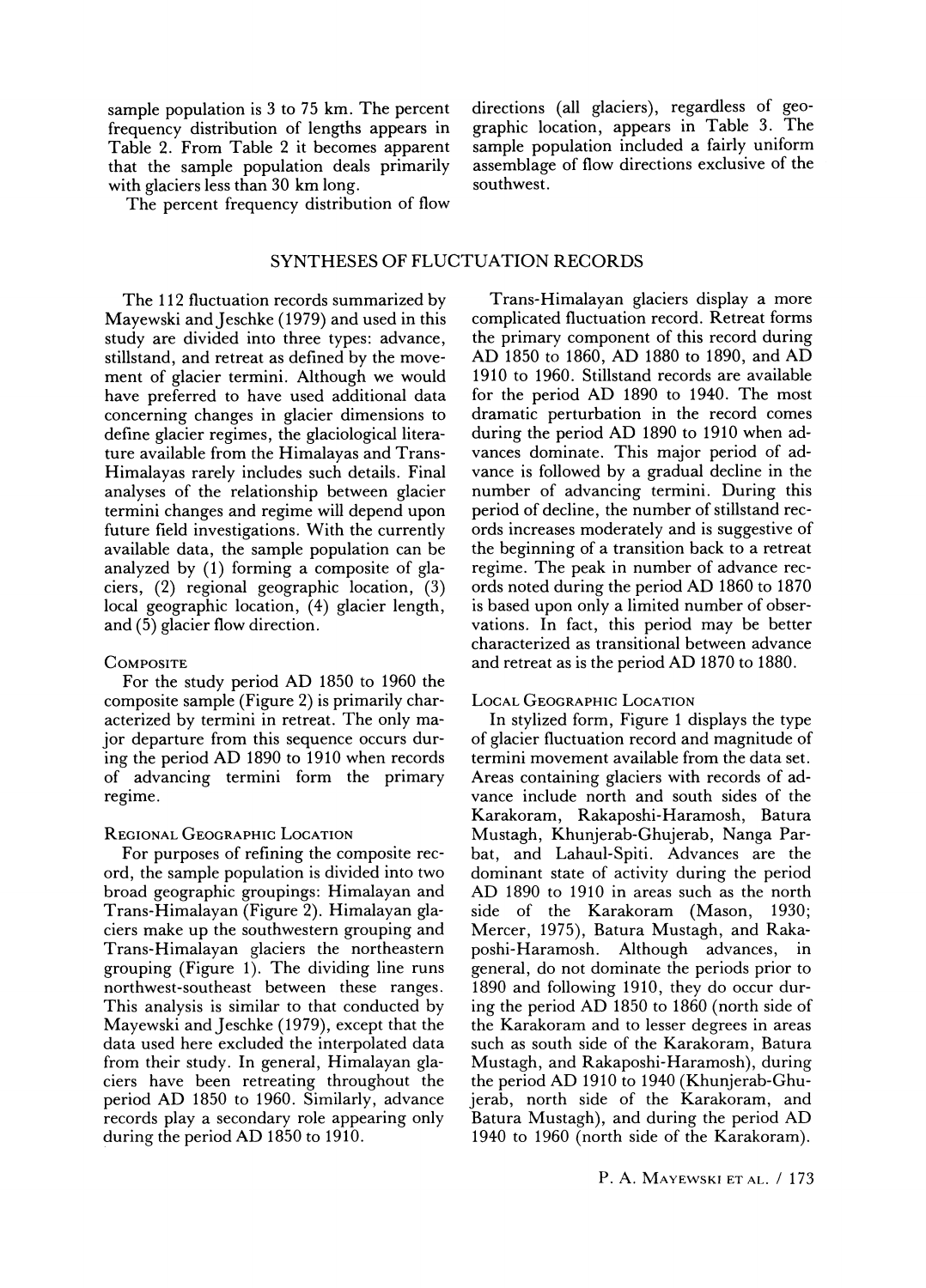Stillstands appear most obviously in the record during the period AD 1900 to 1940 for the north and south sides of the Karakoram, and to a lesser degree for areas such as Nanga Parbat and Garwhal. All of the areas depicted in Figure 1 contain glaciers that show evidence of retreat at some time between the dates AD 1850 and 1960. The areas displaying the most continuous records of retreat are in the Himalayas and include Garwhal, Lahaul-Spiti, Kolahoi, and Nanga Parbat.

#### GLACIER LENGTH

A comparison of glacier length with the magnitude and timing of termini movements is shown in Figure 3. Conclusions to be drawn from Figure  $\overline{3}$ , although biased by the overwhelming majority of glaciers less than 30 km



FIGURE 1. Decadal representation of glacier termini fluctuations (type and relative magnitude).

<sup>174 /</sup> ARCTIC AND ALPINE RESEARCH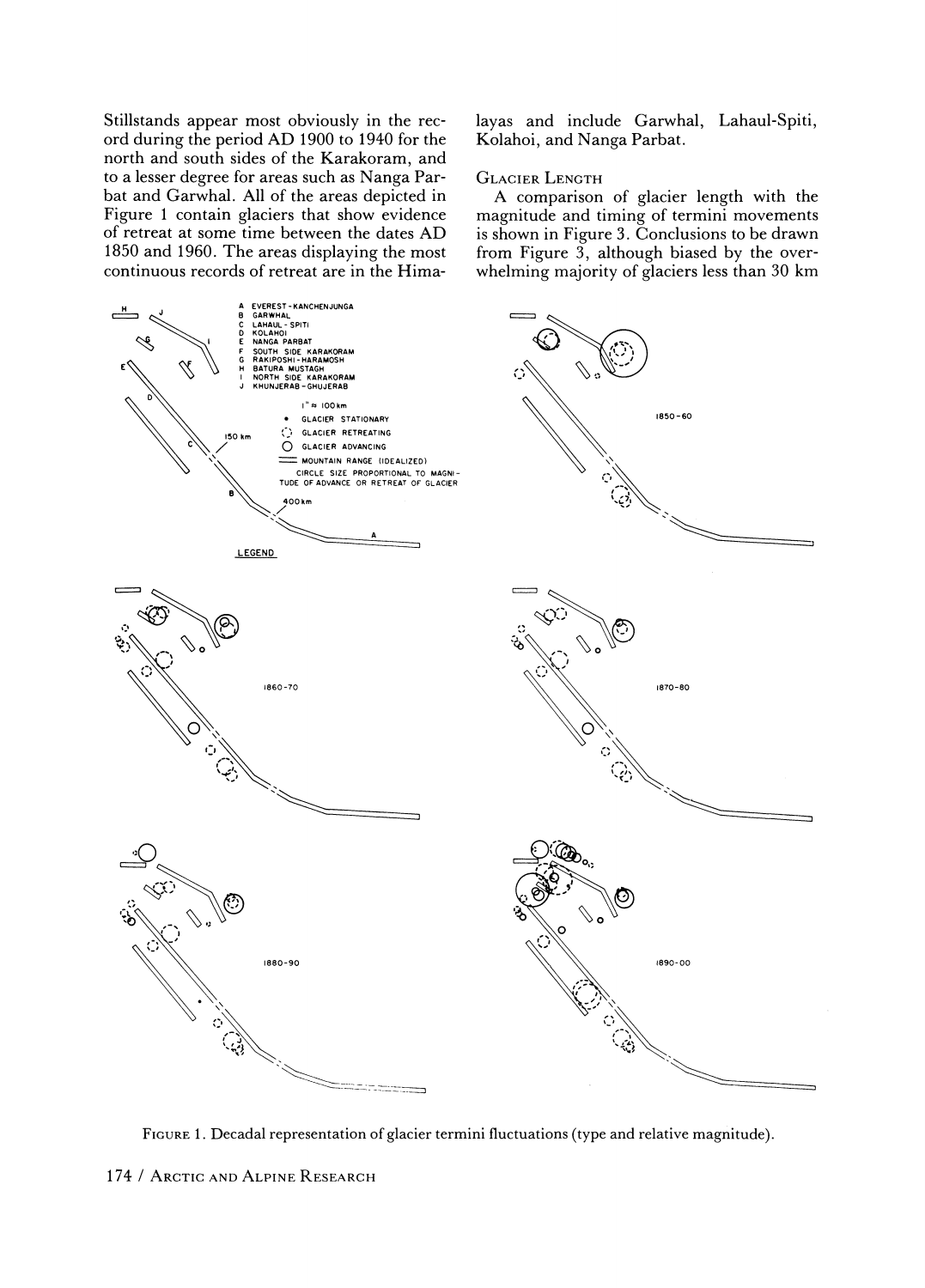in length, involve relationships among glacier length, rate of termini retreat, and the timing of advances and retreats.

**In** general, short to medium length glaciers  $(< 30$  km) display changes in the position of their termini in the range of 1 to 40 m  $yr^{-1}$ . Long glaciers (> 30 km) display smaller magnitude changes in termini position on the order of less than 10 m yr<sup>-1</sup>. Several glaciers

 $1900 - 10$ ó 1920-30 ö  $\mathbb{Q}$  $1940 - 50$ 

display anomalously high rates of advance or retreat including Aktash (AD 1850 to 1860), Minapin (AD 1890 to 1900), Biafo and Pasu (AD 1900 to 1910), and Kichik Kumdan (AD 1930 to 1940). As summarized by Mayewski and Jeschke (1979), the anomalous character of these glaciers is believed to be due to surging.

While short to medium length glaciers ap-





ó

P. A. MAYEWSKI ET AL. / 175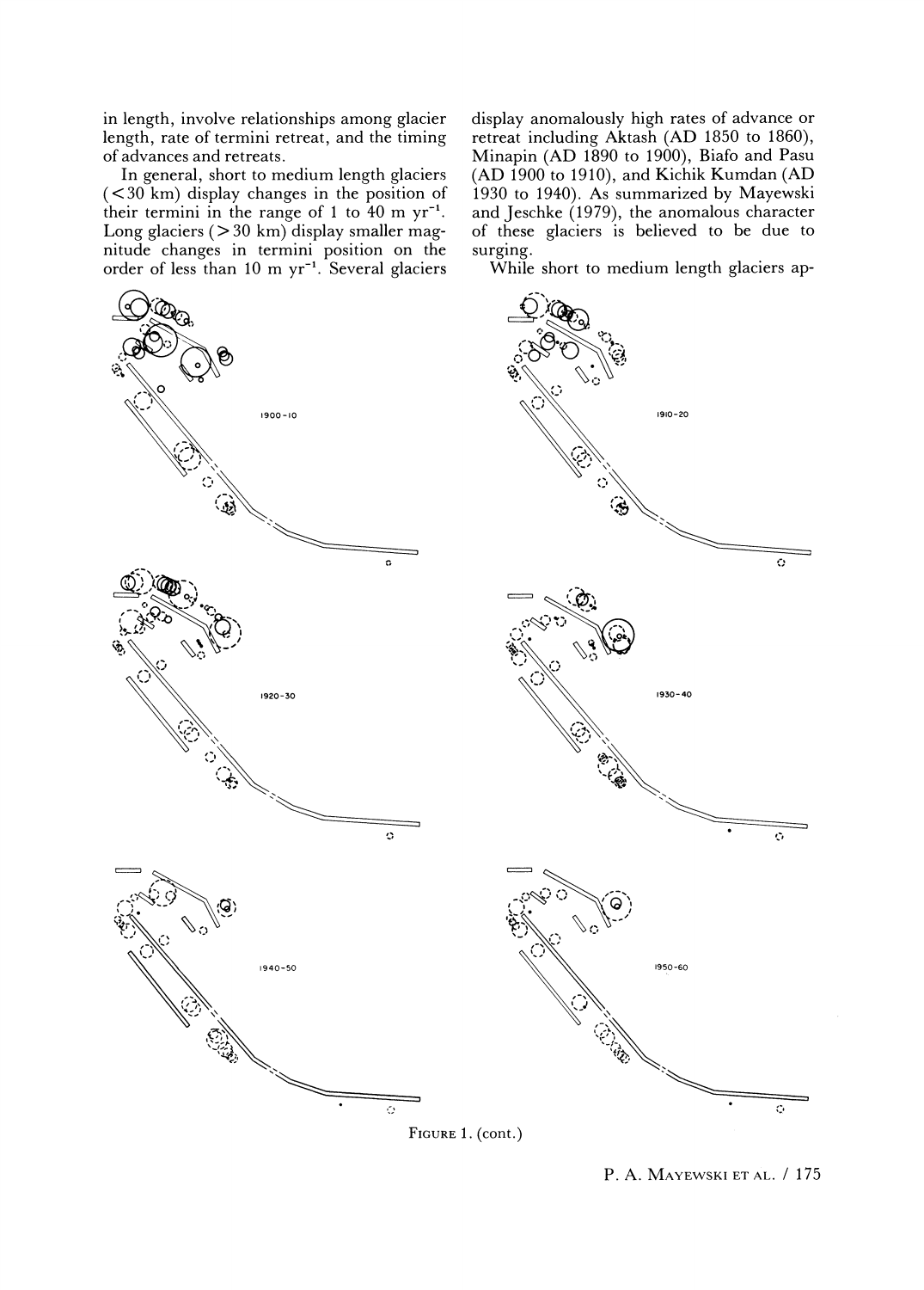

FIGURE 2. Decadal percentages of retreating, stationary and advancing glaciers for composite, Himalayan and Trans-Himalayan samples. Numbers of observations appear in parentheses. Top lines-advances, bottom lines - retreats. Percentage of stationary glaciers represented by separation of lines.

| TABLE 4                             |                                                                                    |  |  |  |  |
|-------------------------------------|------------------------------------------------------------------------------------|--|--|--|--|
|                                     | Flow direction, to the nearest $45^{\circ}$ , versus timing of advance and retreat |  |  |  |  |
| for the composite sample population |                                                                                    |  |  |  |  |

|                 | Flow Direction               |                                           |  |
|-----------------|------------------------------|-------------------------------------------|--|
| $10$ -yr period | Advance                      | Retreat                                   |  |
| 1850-1960       | SE > E                       | $E >$ [SE = SW] $>$ [NW = NE]             |  |
| 1860-1870       | $E > [N - SE]$               | $SE > [E = SW] > [NW = N]$                |  |
| 1870-1880       | $[E = SE] > N$               | $SE > [NW = SW = E] > N$                  |  |
| 1880-1890       | SE > E                       | $SE > E > [NW = SW = W]$                  |  |
| 1890-1900       | N > E > SE > S               | $SE > E > [N = NE = SW = W = NW]$         |  |
| 1900-1910       | $E > N >$ [SE = E] > NE = NW | $SE > N >$ [SW = NW] > W > E              |  |
| 1910-1920       | $N > E > [NE = SW = NW]$     | $[E = SE = NW] > [SW = N] > W > [S = NE]$ |  |
| 1920-1930       | $N > [NE = E] > W$           | $N > SE > E > NW > SW > [W = S]$          |  |
| 1930-1940       | E > NW                       | $SE > [E = N] > NW > [SW = S = NE] > W$   |  |
| 1940-1950       | F.                           | $SE > E > N > SW > [NW = NE] > [S = W]$   |  |
| 1950-1960       | F.                           | $SE > E > [N = NW] > SW > W$              |  |

176 / ARCTIC AND ALPINE RESEARCH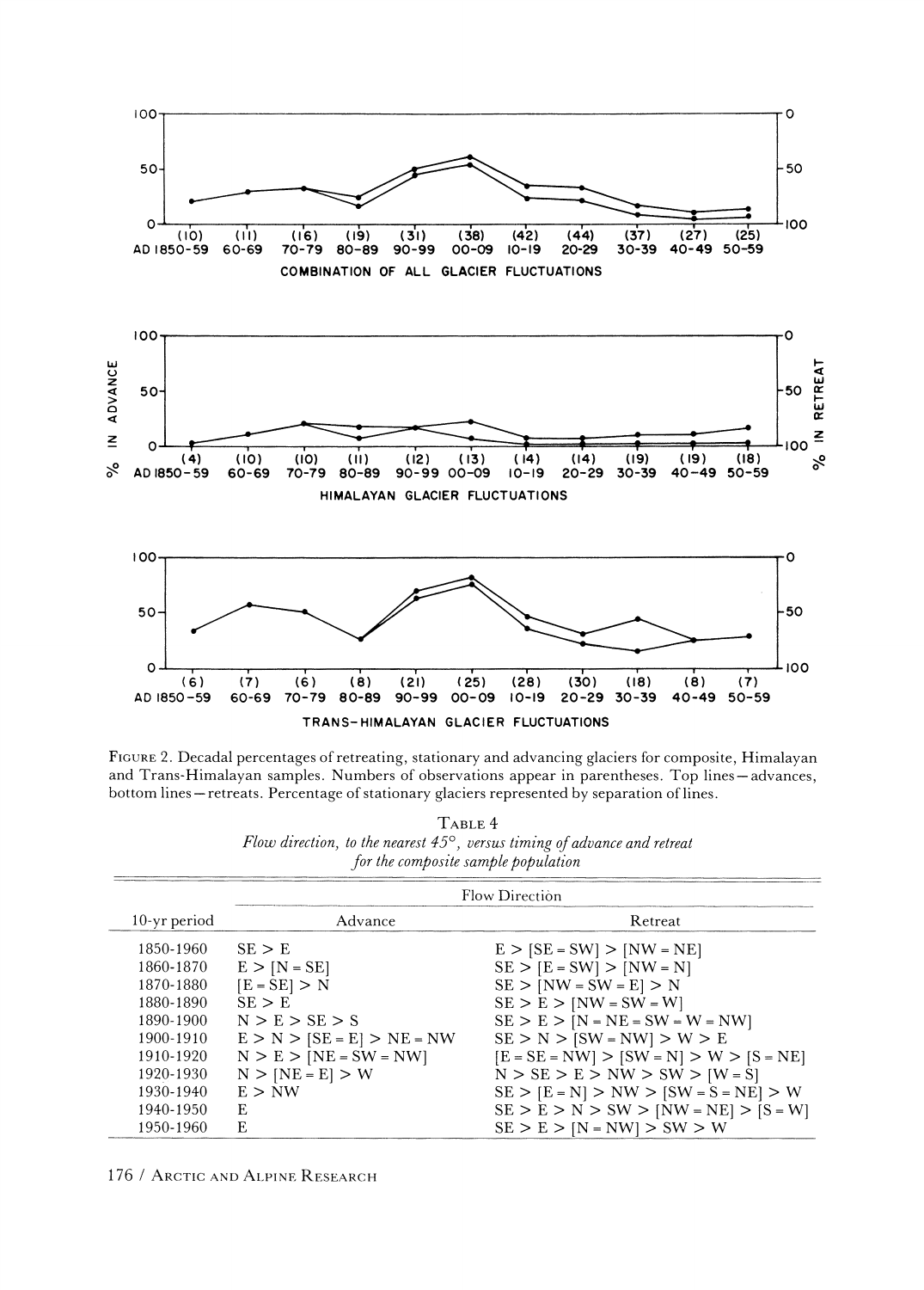pear to dominate the retreat record, the advance record is comprised of variable length glaciers with the majority in the length range short to medium. Longer glaciers dominate the advance record during the periods AD 1850 to 1860 and AD 1950 to 1960. In both cases, these periods are at the end of, or close to the end of regional periods of advance. No specific length glaciers dominate the advance record of AD 1900 to 1930 nor the retreat records of AD 1860 to 1870 and AD 1890 to 1900. The remainder of the retreat and advance records is dominated by the short to medium length glaciers.

#### GLACIER FLOW DIRECTION

A plot of glacier flow direction, against magnitude and type of termini fluctuation,

#### ATMOSPHERIC CIRCULATION

The monsoon flow associated with the Himalayas and Trans-Himalayas is depicted in Figure 4. Distinct wet and dry seasons result from systematic changes in air-mass trajectory and in the large-scale pattern of divergence. These changes are controlled by the thermally induced pressure differences between land and ocean and are tied closely to the dynamics of the upper air flow, including the jet stream (Ramage, 1971). The position of the jet stream is in turn related to the zonality and meridianality of flow of adjacent regions, e.g., the North Pacific, the Mediterranean, and Australia. Influx of moisture and heat to the Asian land mass is affected by meridianal flow (Lamb, 1972). A logical extension of these premises is to assume that glaciers in the Himalayas and Trans-Himalayas are influenced by changes in the influx of moisture and heat and by interannual variations in the character of the monsoon.

Historical variations in the character of the monsoon are documented by Lamb and Johnson (1966), and by Parthasarathy and Mooley (1978). Lamb and Johnson describe secular variations in circulation indices of the southwest monsoon, while Parthasarathy and

appears in Figure 3. Table 4 summarizes the relationship between flow direction and type of terminus fluctuation. The order given for each entry under the Advance and Retreat columns in Table 4 reflects the relative dominance of flow directions in the record. This table does reflect the population frequency distribution of flow directions (Table 3) and hence, contains biases against the southwest direction which has a low frequency.

Advancing glaciers, regardless of time period, flow most commonly toward the east, southeast, northwest, and north. Southerly and westerly flowing glaciers rarely display advance records. Retreat records are displayed by glaciers flowing in all directions with southeasterly and easterly flowing glaciers showing a slight maximum.

Mooley describe secular variations in Indian rainfall generated by the southwest monsoon.

Figure 5 provides a comparison between one of Lamb and Johnson's (1966) circulation indices, Parthasarathy and Mooley's (1978) series of Indian rainfall, and Trans-Himalayan glacier fluctuations. The circulation index consists of the sea-level pressure difference between  $10^{\circ}$ N and  $20^{\circ}$ E; this index is a direct reflection of the strength of the southwest monsoon flow. The Indian rainfall represents area-weighted averages based on a large number of gauges. Few of these gauges were located in the Trans-Himalayas; it is difficult to circumvent this shortcoming because of the paucity of observations in mountainous terrain.

The monsoon flow begins to strengthen within the period AD 1880 to 1889 and peaks within the period AD 1890 to 1920. The rainfall series has noticeable minima for the periods AD 1850 to 1859 and AD 1900 to 1909. The glacier fluctuations show peaks for the periods AD 1860 to 1869, AD 1900 to 1909, and AD 1930 to 1939 with the peak for AD 1900 to 1909 being the most prominent.

#### DISCUSSION

Around the turn of the 20th century, Trans-Himalayan glacier termini showed advances analogous to glaciers in other parts of the

world such as the Swiss Alps (Kasser, 1967; Hoinkes, 1968), north Greenland (Weidick, 1972), and Swedish Lapland (Karlén, 1973).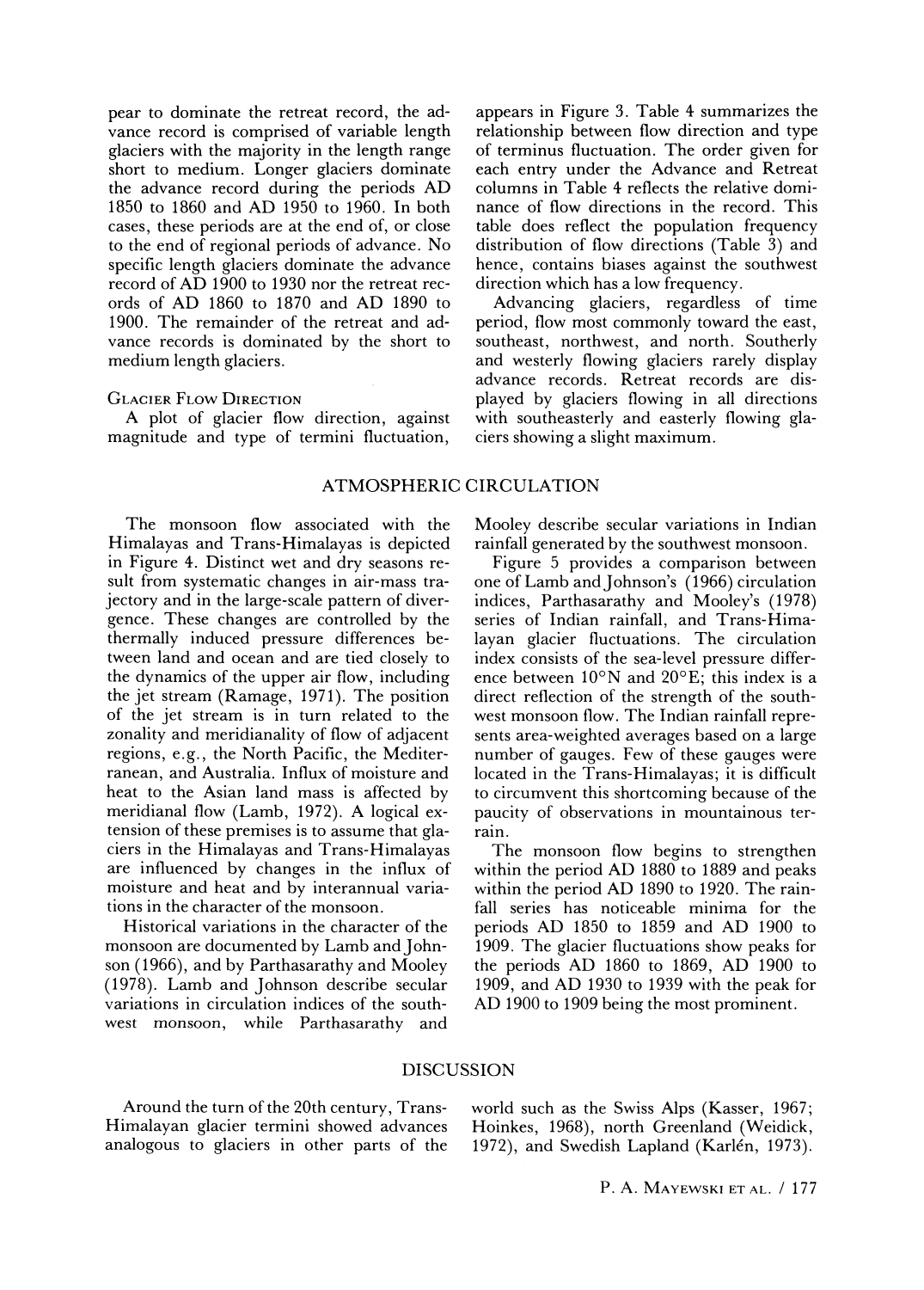

FIGURE 3. Decadal representation of glacier flow direction, glacier length, and termini movement. 178 / ARCTIC AND ALPINE RESEARCH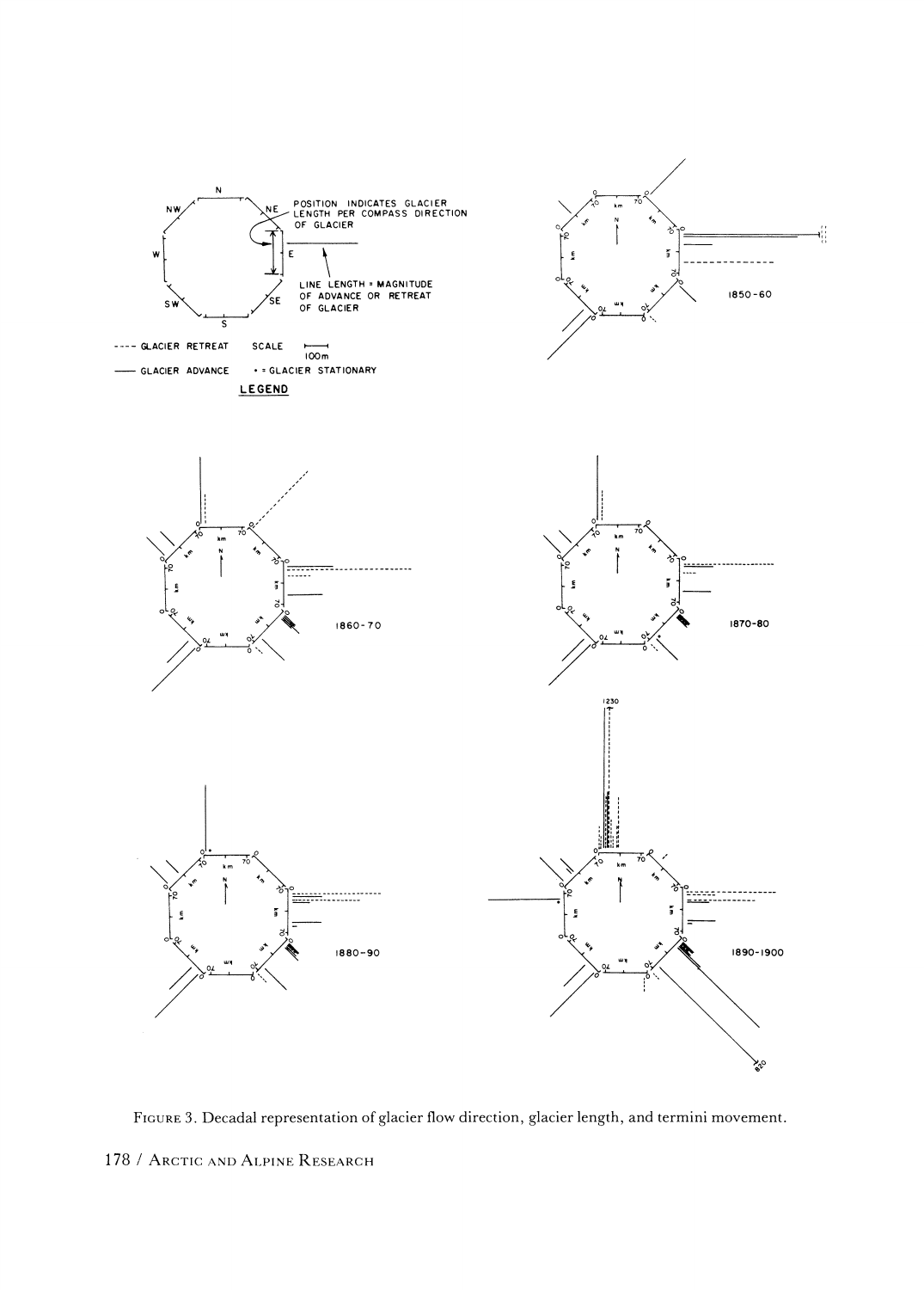

FIGURE 3 (cont.)

P. A. MAYEWSKI ET AL. / 179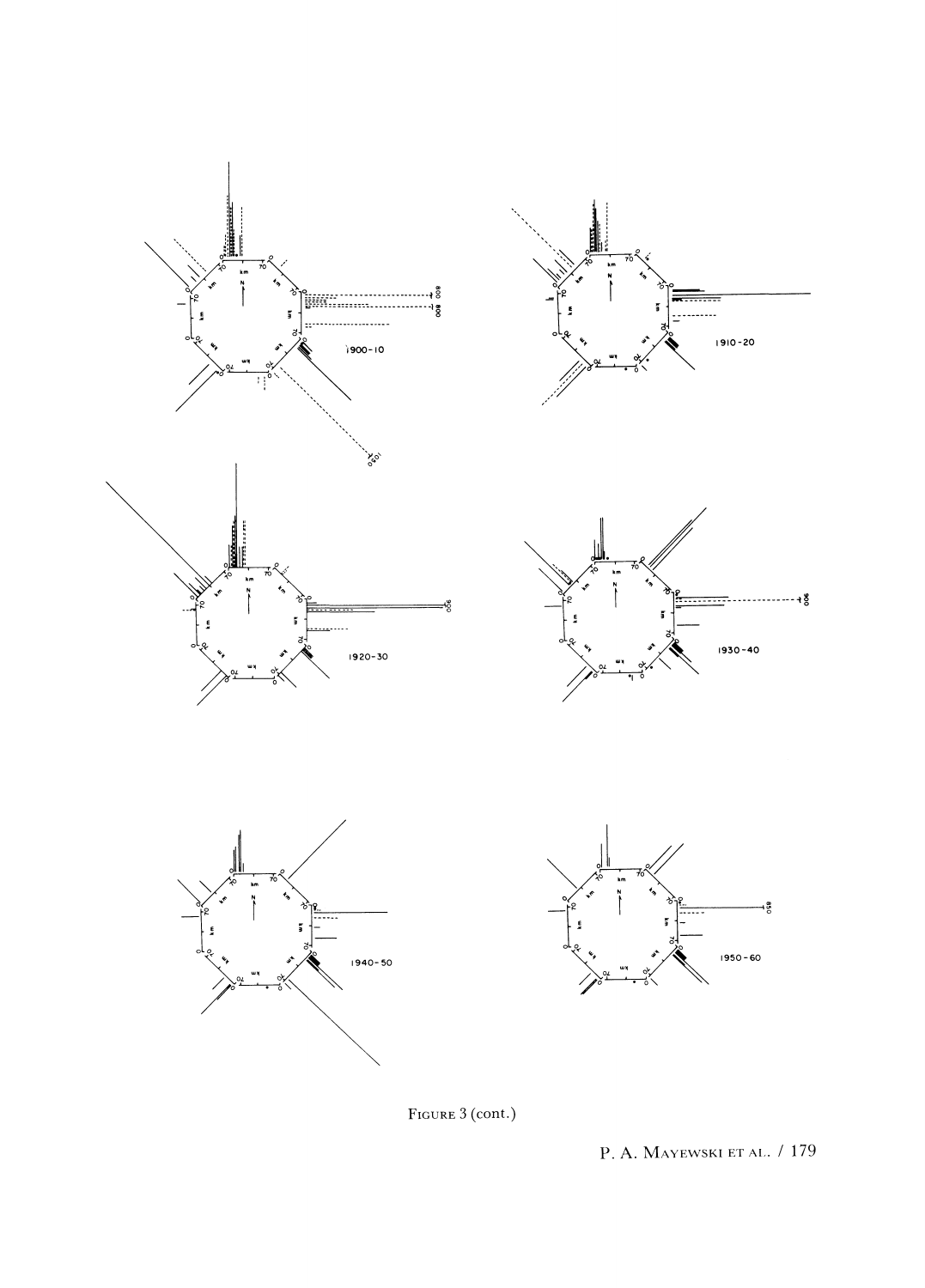Himalayan glaciers did not show advances during this same time period perhaps because, by comparison with Trans-Himalayan glaciers they have lower elevations and associated higher ablation rates in the Trans-Himalayas.

With respect to the period AD 1900 to 1909, Figure 5 indicates that when a high percentage of the Trans-Himalayan glaciers were advancing (when snout positions were advancing), monsoon rainfall was somewhat diminished; at the same time, the monsoon flow was evidently enhanced. The coincidence of diminished rainfall and enhanced flow seems incongruent and requires a closer look at the synoptic climatology during this period. Perhaps this diminished rainfall was not representative of the Himalayas and Trans-Himalayas; such a possibility is supported by DeTerra and Hutchinson (1934) who present evidence of high lake levels in the Tibetan highlands around the turn of the century.

Another important consideration is glacier response time. The response time of a glacier can be approximated by Paterson's (1969: 208) relation:

$$
R = \frac{1}{4(\partial \epsilon_x / \partial t)}
$$

where *R* is response time in years,  $\epsilon_x$  is the

longitudinal strain rate at the surface, *t* is time, and  $\partial \epsilon_{x}/\partial t$  is in  $y^{-1}$ ; as noted by Paterson (1969: 208) the strain rate for valley glaciers is commonly on the order of  $10^{-1}$  to  $10^{-2}$   $y^{-1}$ yielding response times on the order of 2.5 to 25 yr. Absolute values of Trans-Himalayan and Himalayan glacier response times are not known, but the physical characteristics of these glaciers would suggest that their response times are similar to those of other valley glaciers.

If we suppose that the natural range of response times of temperate glaciers is 2.5 to 25 yr, two possibilities can be cited; for fast response times, the Trans-Himalayan glacier advances during the period AD 1900 to 1909 may reflect increased mountain precipitation during approximately the same period. This first possibility infers that the diminished monsoon rainfall of principally the lowland stations was not reflected in the northern mountainous regions. For long response times, the advances during AD 1900 to 1909 may have resulted from the earlier maxima in the monsoon rainfall series centered around AD 1880 to 1889.

Inferences play a significant role in the development of this paper. This usually becomes a necessity when data are insufficient to support a quantitative description of the physical



FIGURE 4. Surface air movement for Asian monsoon. Summer monsoon (solid line); winter monsoon (dashed line).

180 / ARCTIC AND ALPINE RESEARCH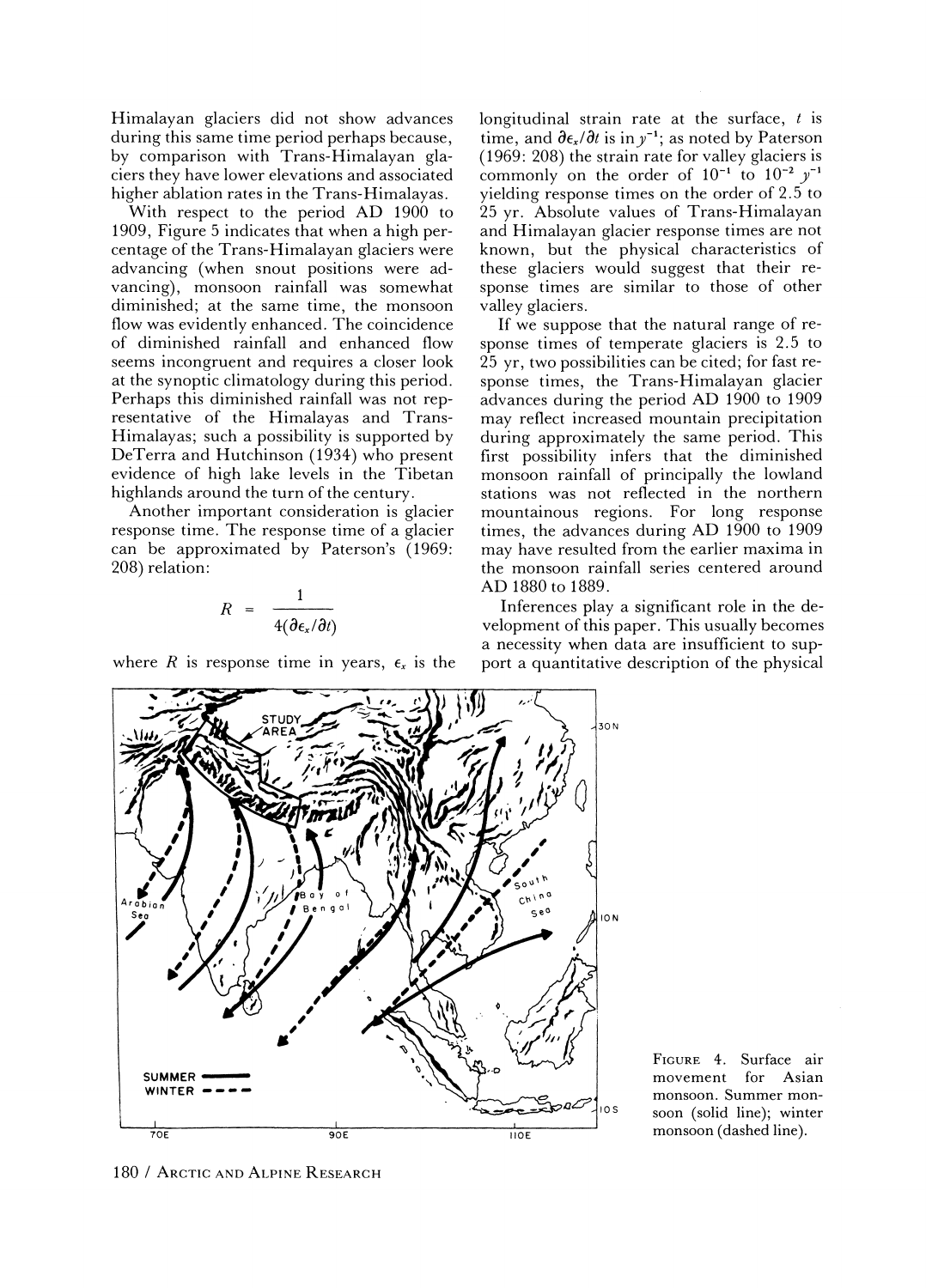

FIGURE 5. Upper: Strength of monsoon current at 75°E (based on difference of surface air pressure [mb] between 10 and 20°N; data from Lamb and Johnson, 1966: 94). Middle: Area-weighted Indian rainfall (data from Parthasarathy and Mooley, 1978: 773). Lower: Decadal percentages of retreating, stationary and advancing Trans-Himalayan glaciers.